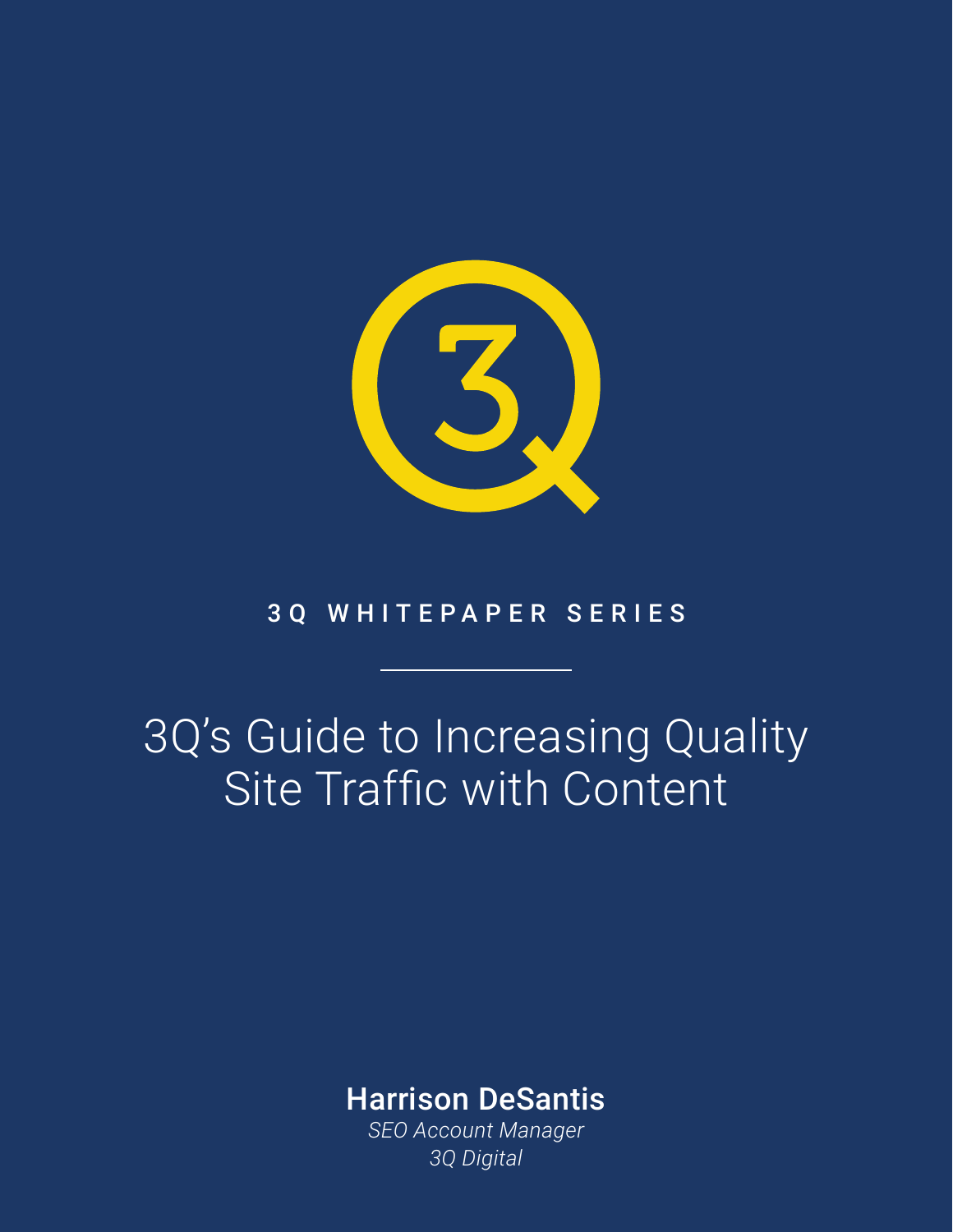## **Contents**

- **[Introduction](#page-2-0)** 03
- [Step 1. Audit Your Content](#page--1-0) 04
- [Step 2. Decide Engagement & Conversion KPIs](#page--1-0) 05
- [Step 3. Research Keywords](#page--1-0) 07
- [Step 4. Build Your Content](#page--1-0) 10
- [Step 5. Promote Your Content](#page--1-0) 11
- [Step 6. Measure](#page--1-0) 12
- [Case Study Holistic Content Approach](#page--1-0) 14
- [About the Author](#page--1-0) 18
- [About 3Q Digital](#page--1-0) 19